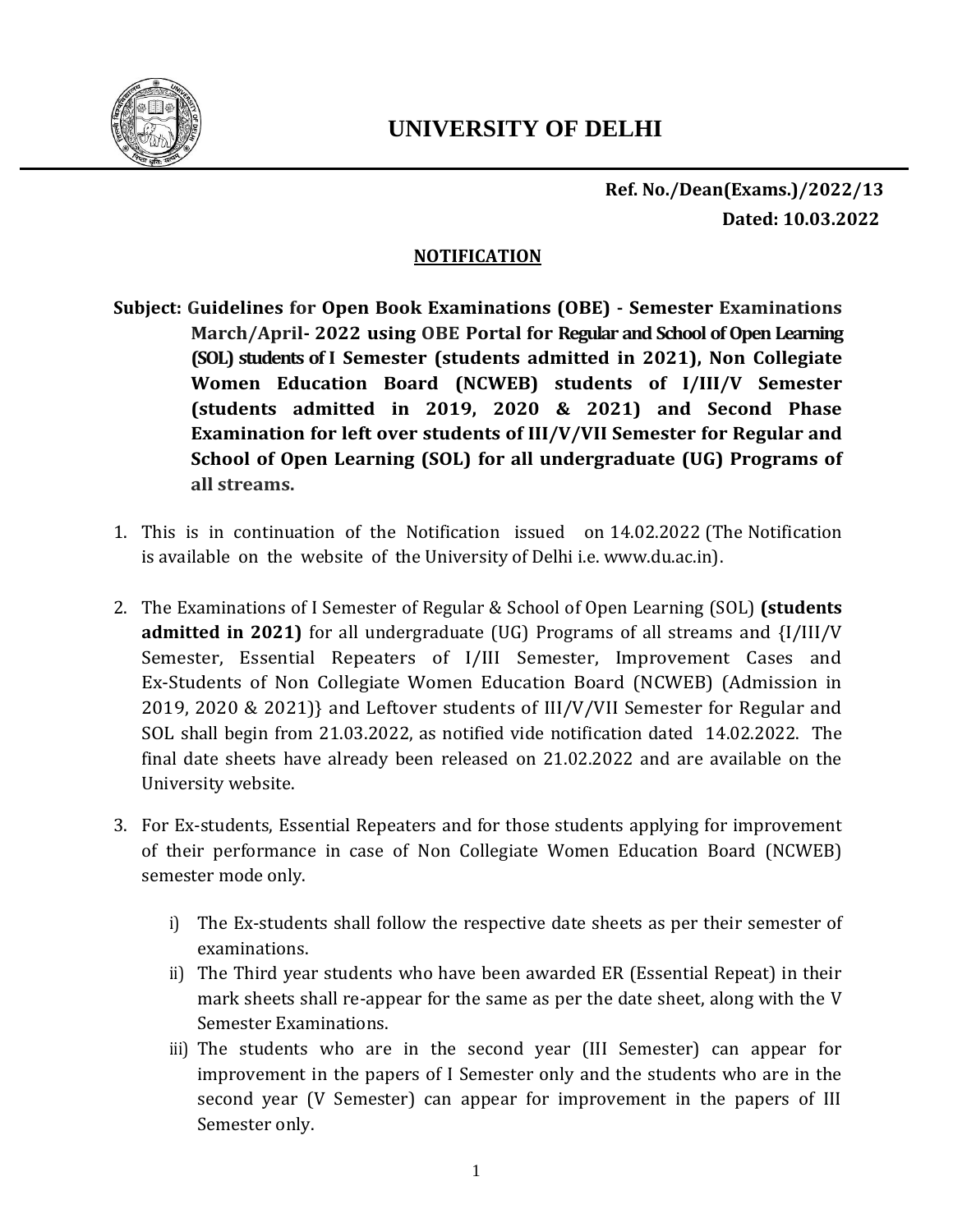- 4. All students must ensure that their examination forms for the respective courses have already been filled and they are appearing in the paper mentioned in the confirmed admit cards.
- **5.** The Admit Cards shall be available on the University Website before the commencement of examination. The students shall download/print the same and produce whenever required by the College/University. **Students must ensure that the information printed on the admit card is correct (like, Enrollment no, name in Hindi etc) as this information will be used for the printing of degrees. If there is any mistake students must get it corrected through their college/Department.**
- 6. The students should remain in contact with their College/Institute and visit the University & College/Institute website regularly. The College/Institute may use official e-mail/update College website/SMS services/Messaging Apps like WhatsApp etc. for sending important information to the students.
- 7. Each College/Institute shall upload the mobile numbers and email ID of the Nodal Officer/s on the College/Institute website under intimation to the University in which students can contact, in the case of any query during the examination days.
- **8. On first page, the students shall write the following details (providing any other personal information like email ID, Mobile No and Name of the College will be treated as unfair means and action will be taken as per University rules):**
	- **a. Date and time of examination (DD/MM/YYYY, HRS:Min):**
	- **b. Examination Roll Number:**
	- **c. Name of the Program i.e. B.A., B.Com., B.Sc. etc:**
	- **d. Semester/Year:**
	- **e. Unique Paper Code (UPC):**
	- **f. Title of the Paper:**
- 9. The duration of the Examination shall be 4 hours. Out of which 3 hours shall be given to the students for answering the questions, and the remaining one hour shall be utilized for downloading the question papers, scanning the answer sheet in the **PDF/JPEG** format and uploading the scanned **PDF/JPEG** of answer sheets on the Portal.

The duration of the Examination shall be 6 hours for the students belonging to the Divyaang (PwBD) Category (for details see the Notification Ref. No. Exam.VII/(Conduct)/15 dated 10.03.2022).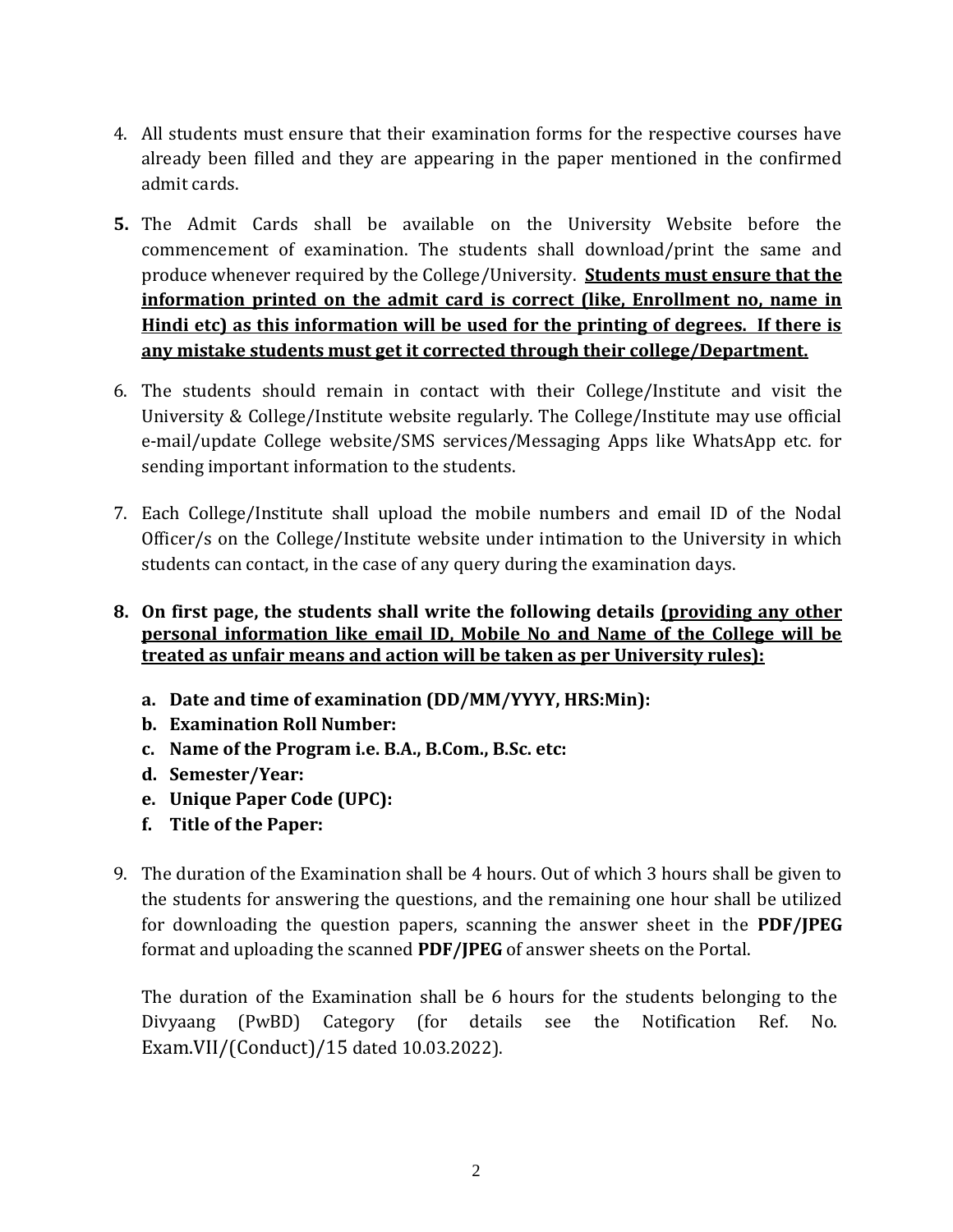**IMPORTANT: In case of poor internet connectivity/any unforeseen technical glitches etc., the students are advised to submit his/her script beyond the specified time period (3 hr for writing the exam + 1 hr for downloading and uploading the script), students can submit the scripts on online portal with documentary evidence for which 60 min additional timewill be given. If problem persists students can submit the scripts by email to the Nodal Officer of the college/department (maximum time limit for email submission is 30 minutes). However, all such cases (email submission and delayed submission after 3+1 hr) will be examined by the Review Committee, and these answer sheets shall be evaluated based on the decision of the Review Committee. Students may note that all such delayed submission beyond 3+1 hr may cause delay in the declaration of result. For the PwD students the time of submission will be (4 hr for writing the exam + 1 hr for downloading and uploading the script), students can submit the scripts on online portal with documentary evidence for which 60 min additional time will be given, or they can submit the scripts by email and email ID will be specified in due course of time.**

It is to mention that the time of submission of answer sheets shall be recorded by the system. The delayed submissions of answer sheet with exact time of submission shall be sent to Review Committee.

- 10. Students must submit an undertaking of not using any unfair means, by pressing the button provided on the portal before uploading the scanned **PDF/JPEG** of answer sheets. The proforma for the said undertaking shall be made available to the students on the portal from where the question papers are downloaded by the students.
- 11. Students should appear in the examination as per the option filled in the examination form for the mode of examination i.e. "Physical Mode (From the College)" OR "Remote Mode (From Home)" by using ICT based facilities. Those who have opted the option of writing exam by Physical mode (College), will have the choice of writing it through Remote Mode (Home) but not the vice-versa. The College will provide necessary infrastructure in compliance with the MHA, UGC guidelines in view of COVID-19.

### **a. Instructions for the students opting the Remote Mode (Home):**

- (i) The students may write the examination from any part of the country of his/her convenience.
- (ii) Students shall require laptop/desktop/mobile phone/any other appropriate device with adequate internet connectivity for accessing University Portal, downloading question paper and uploading of answer sheets on the University Portal.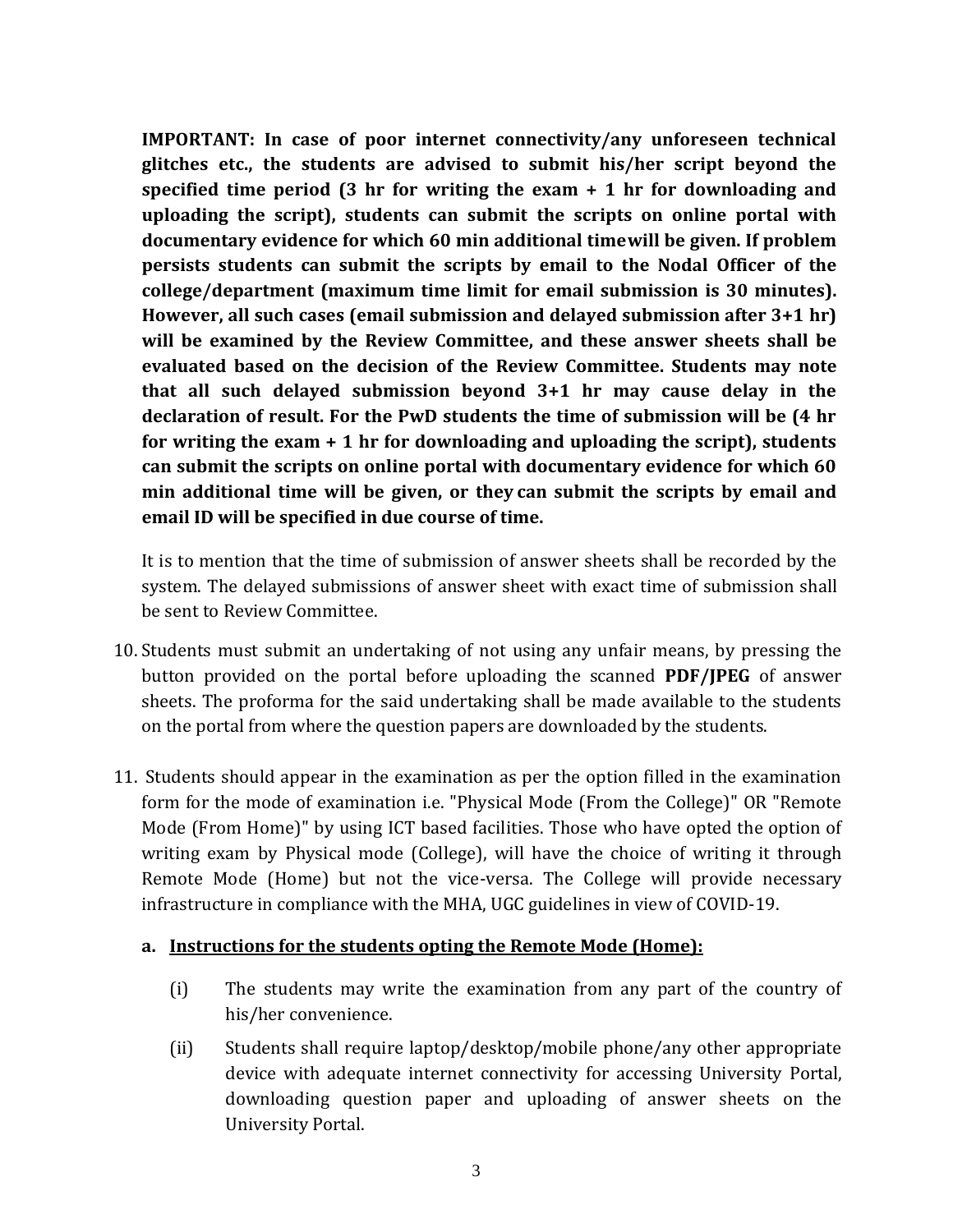- (iii) Students should scan the answer sheet question wise and upload the respective **PDF/JPEG** file on the OBE portal, the file size of each answer should be within the 7 MB limit. Only **PDF/JPEG** format without any password will be accepted.
- (iv) A system generated acknowledgement will be sent to the student's registered e-mail after submission of the answers sheets on the portal.
- (v) The students who had opted for Remote Mode (Home) shall not be permitted to appear through Physical Mode (College).

## **b. Instructions for the students opting the Physical Mode (College):**

- (i) The students shall require writing the examination at their respective Colleges/Institute according to the seating plan prescribed by the College/ Institute.
- (ii) The students shall be provided all the ICT facilities including computer by the College/Institute for downloading question paper, scanning of answer sheets and uploading of answer sheets on the OBE Portal.
- (iii) The students shall bring the A4 Size Papers for writing the answers.
- (iv) The students who have opted Physical Mode (College) may appear in Remote Mode (Home) if he/she desires.

# **Note: Answer Sheets submitted other than the OBE Portal shall not be entertained under any circumstances.**

12. Please follow the steps for the submission of answer script as mentioned on the OBE portal Regular and NCWEB

**[https://obe.uod.ac.in](https://obe.uod.ac.in/)**

School of Open Learning **https://solobe.uod.ac.in**

13. The access/view of question papers on the OBE Portal shall be made available as per the respective date sheets notified by the examination branch.

### **Note:**

 $\triangleright$  The Notifications available on the official website of University of Delhi i.e. [www.du.ac.in](http://www.du.ac.in/) shall only be considered authentic for all purposes.